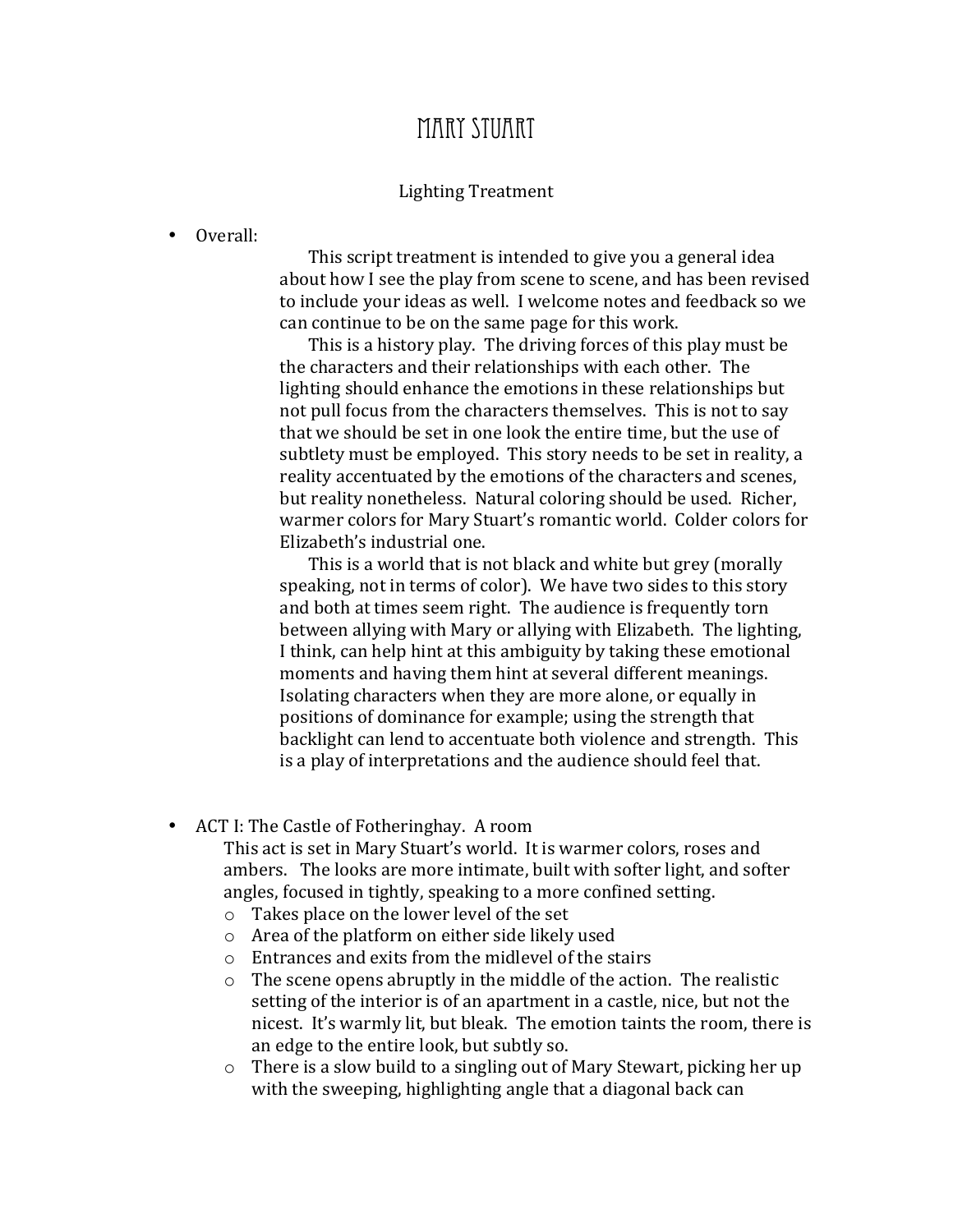provide, as she addresses the departing Paulet. We're in the look by the time he tells her to make peace with Heaven.



*Imagine if this room had been roughly stripped of all its trappings. What once was elegance, soft lighting, a sense of regal comfort is now a shadow of it's former self.* There *is still that feeling about the room in the lighting* but *it's* lost the nice *furniture to reflect off of* 

- $\circ$  The look can cool as Paulet leaves, lose some of its edge, taking out some of the steeper angles and making the look more intimate. It should retain the same coloring as the previous scene, because we do not change location.
- o Focus in on Mortimer for his speech.
- $\circ$  Tension increase when Mortimer approaches the subject of her execution, casting Mortimer and Mary in a sharper light... This scene between them is intimate and chilling, but not without hope. There is a lot at stake. These shifts should be subtle, slow fades, not really noticeable to the audience.
- $\circ$  Tension releases when Kennedy enters the room again.
- $\circ$  When Burleigh enters, the room can take on a foreshadowing of the execution light. Stronger back lighting giving the players a slight halo about them.
- $\circ$  When Burleigh and Abbot are left alone, the foreshadowing back light can fade away in a pull down to the two of them conspiring. The look should be very isolating by the time they reach the lines about 'unspoken orders'
- ACT II: The Palace of Westminster
	- This act is set in Elizabeth's world. It is harsher ambers, perhaps with some cool tones mixed in, like a space lit by candles but too large to be fully basked in their warmth. The angles of the light are steeper, speaking to higher windows, royalty, and tension.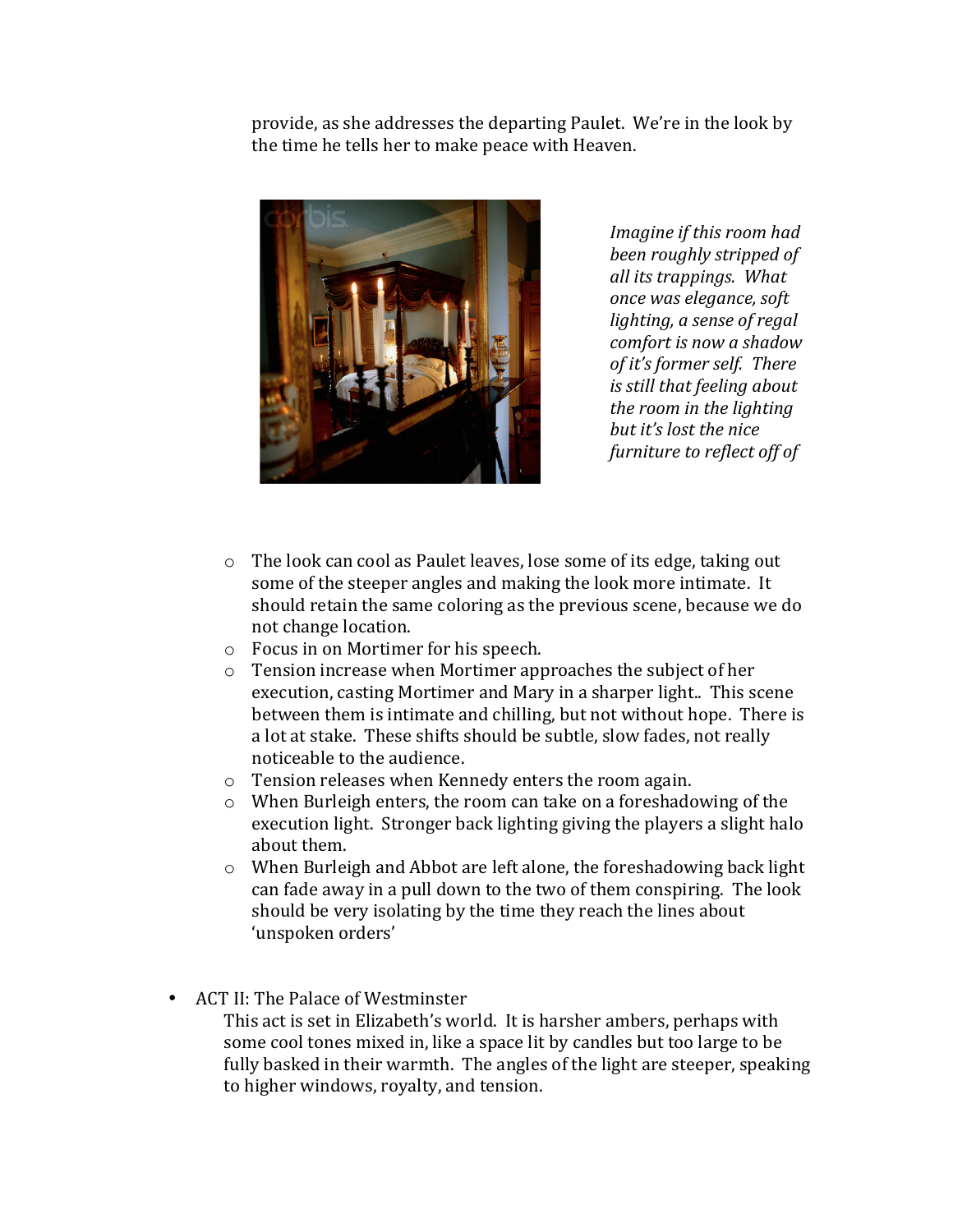- $\circ$  In keeping with the parallels of softer colors to the romanticism of Mary's world, Elizabeth's industrial world is bathed in icier colors. There is a less intimate feeling to the scenes, more spacious and empty.
- $\circ$  If Elizabeth enters from the top platform, there should be a touch of imperialistic, haloing light about her, a feeling of power from the first moment we see her.
- $\circ$  There can be a similar highlight as in the first act (When Mary is awaiting her death sentence) when Elizabeth examines the ring. These are the moments when the women are drawing inward, seeing their own mortality and weaknesses.
- $\circ$  For the 'counsel' moment, Elizabeth is slightly highlighted on her throne the majority of the time. There is a chill to the entire scene.



"*Elizabeth's(industrial(world(is(bathed( in icier colors...more spacious and empty"*

*The light sources for these two locales would have likely been the same but the way I picture bringing a*  $\emph{colder feeling to Elizabeth's world is}$ by simulating the candles, etc, spaced *further apart, making the room* appear less warm.

- $\circ$  The tension mounts when Burleigh says 'the head of a Stuart'. Perhaps more of the execution foreshadowing if staging permits.
- $\circ$  Look expands when Mortimer and Paulete enter
- $\circ$  Pull down on Burleigh and Paulet while the Queen reads the letter
- $\circ$  Focus shifts back to Elizabeth as she finishes reading the letter. Queen should be isolated subtly as the lords try to persuade her this way and that concerning Mary's fate.
- o Look can be intimate when it is just Mortimer and Elizabeth.
- $\circ$  When Elizabeth leaves there is a strong isolation on Mortimer. He is speaking to himself and it is acceptable to stretch the limits of the fourth wall a little bit here in how theatrical the look is.
- $\circ$  Look withdraws when Paulet enters. There is a return of some of the harsher steeper angles in this scene.
- o Dissolves into a softer, more reminiscent look as Mortimer hands over the letter. This entire rise and fall should be very, very subtle.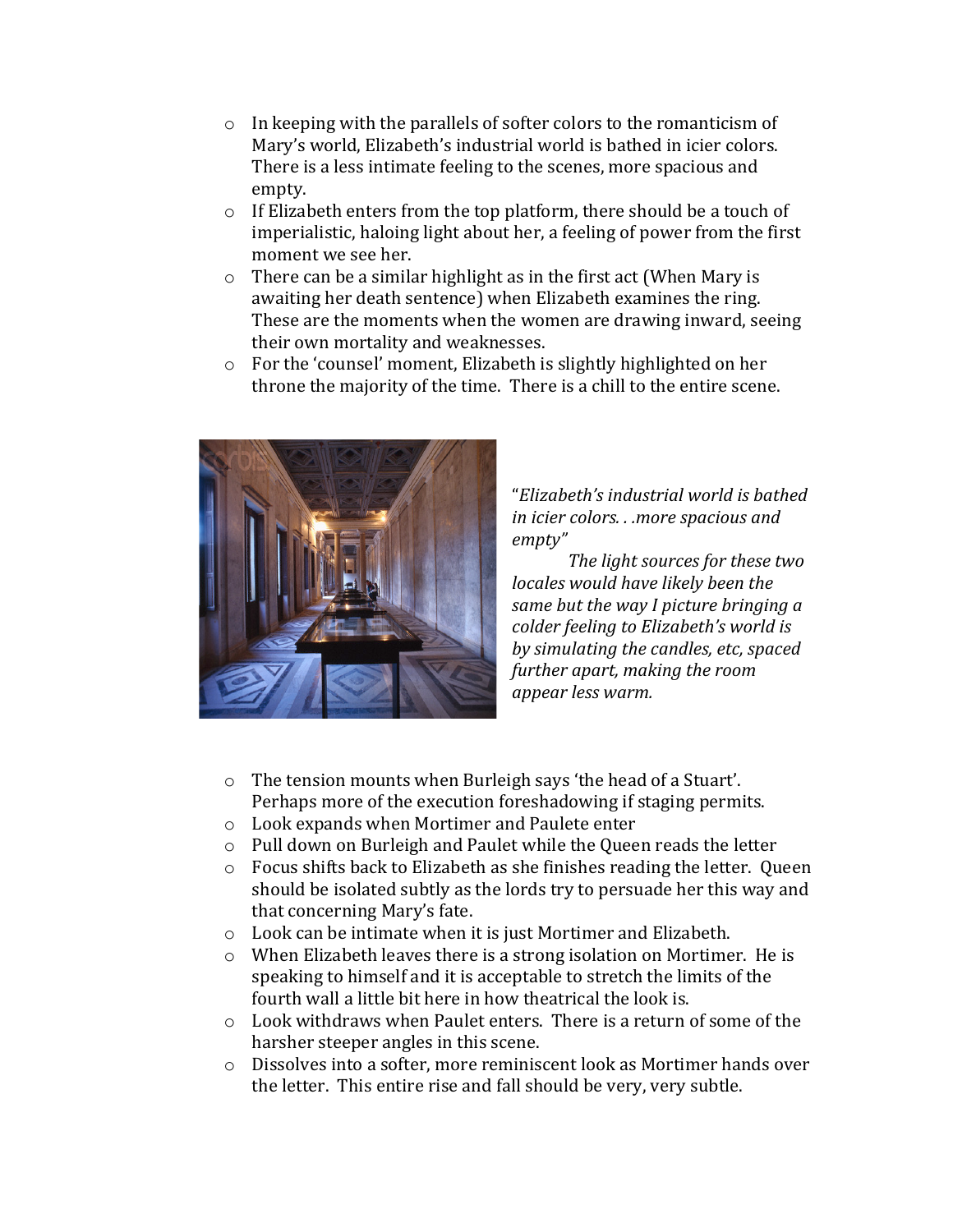- $\circ$  The edge can return when Earl says "What? How?" It is here that they begin to get into a confrontation over the Earl's devotion. The look is reminiscent of the conspiratorial one for Paulet and Burleigh.
- $\circ$  The scene between Dudley and Elizabeth, for the first time this location can take on a touch of romance, softer, more sweeping angles than the harsh ones of earlier. The coloring of the scene is still icy. This is not the ideal romance.
- ACT III: A park.

This act is set outdoors. The light is a completely different quality than either of the previous. Brighter, more expansive, and textured.

- $\circ$  Soft, dappled light. Beautiful and open. We should try to set this as much as bright as possible for a February in the UK but I imagine it to be more cloudy and murky than the average afternoon but still lovely.
- $\circ$  It's set in late afternoon, so perhaps we can play with bringing in some reds later in the scene to really highlight the tension.
- $\circ$  There is a regal sense about the light when the queen enters, as though a cloud has moved and the sun hit her just right, from behind, framing her in light.
- $\circ$  We should try to stay even more realistic in this scene. The shifts should be even more subtle than they were in the interiors.
- $\circ$  Following Elizabeth's exit there is a slow fade back into the original look, perhaps more sweeping and triumphant, with impending doom. We can bring in touches of the sun setting here. Nothing says doom like a red, red, sunset.
- $\circ$  The scene between Mortimer and Mary can be intimate and beautiful. The focus is on their world, or specifically how Mortimer dreams of their world. This is only Mortimer's viewpoint though. Mary wants nothing to do with him.
- $\circ$  The scene can become more dramatic, doomed lovers instead of just the promise of romance when Mortimer says that Mary must be free. before morning. Again, this is entirely in Mortimer's head.
- $\circ$  With a slight color shift, more reds, this scene can go from dramatic savior to obsessed lover as fast and smoothly as Mortimer does.
- $\circ$  The remainder of the scene can resolve into the previous dramatic look, with less reds, and more unnatural edge, full of tension. The sun is set, perhaps.
- ACT IV:

Both scenes are set in Elizabeth's world so both speak of the earlier setting. There is more sharp, sculpting light than in the second act.

- $\circ$  Scene 1: Ante-chamber.
	- We have seen the women's side of things, regal, sweeping angles, varying levels of soft and harshness. The men's world for this brief scene is all harshness. Their sentences are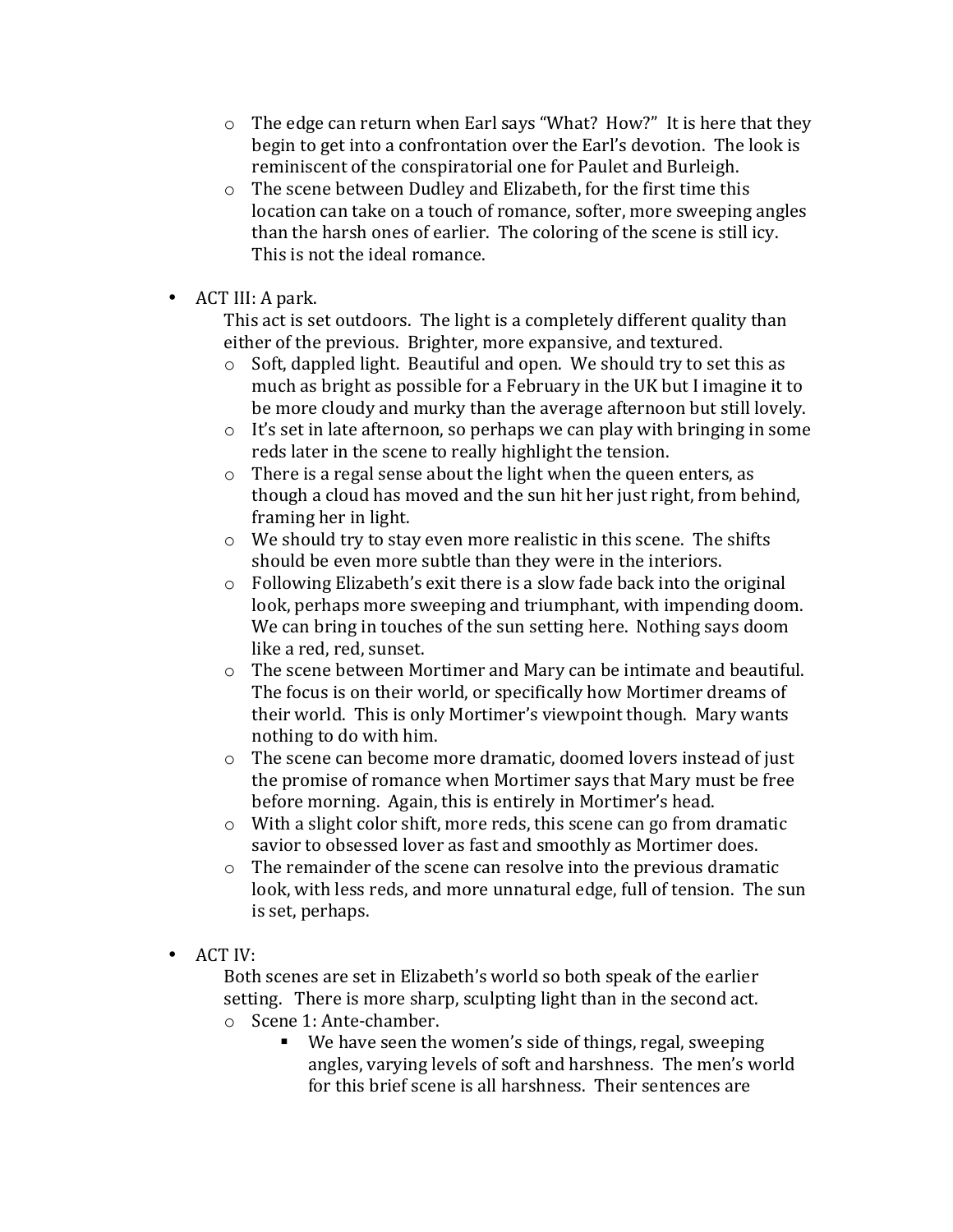snappy and lack the eloquence of the Queens. The lighting should reflect that, harsh angles, chilly colors,

- The scene between Leicester and Burleigh is more intimate but still retains that same icy feeling.
- When Mortimer enters there is an undertone of that haloing backlight that we've come to associate with violence and foreshadowing of more.
- It intensifies when he is left alone, facing the guards.
- $\blacksquare$  There is an isolation on him, but not strong when he is stabbed. His death is more sad and pathetic than anything. We're searching for a reaction of 'well, life goes on' from the audience.

## $\circ$  Scene 2: Apartment of the Queen

This scene is set in her private quarters and is, therefore, warmer than the usual color palette for Elizabeth's world, but only slightly. There is still that sharp sculpting light from the previous scene.

- Elizabeth's apartment is richly lit but still retains that chillier, more industrial feeling.
- When the Queen asks for the death warrant, bring in the haloing, violent back light
- **As the intensity of this scene builds, the lighting can become** more dramatic, with more shadows on their figures, making everyone seem more flurried and dangerous.
- $\blacksquare$  The previous look contrasts sharply with the momentary reflection that Elizabeth grants herself, this is a deep look into Elizabeth's mind, we should be entirely focused on her. A strong pull down, isolating the queen, making her look more powerful and alone than ever.
- Tension released when Davison is called back in. Look is a sharp return to the normalcy of the beginning of the scene.
- $\blacksquare$  There should be a slight shift, infusing the scene with a more dramatic feeling when Elizabeth explodes.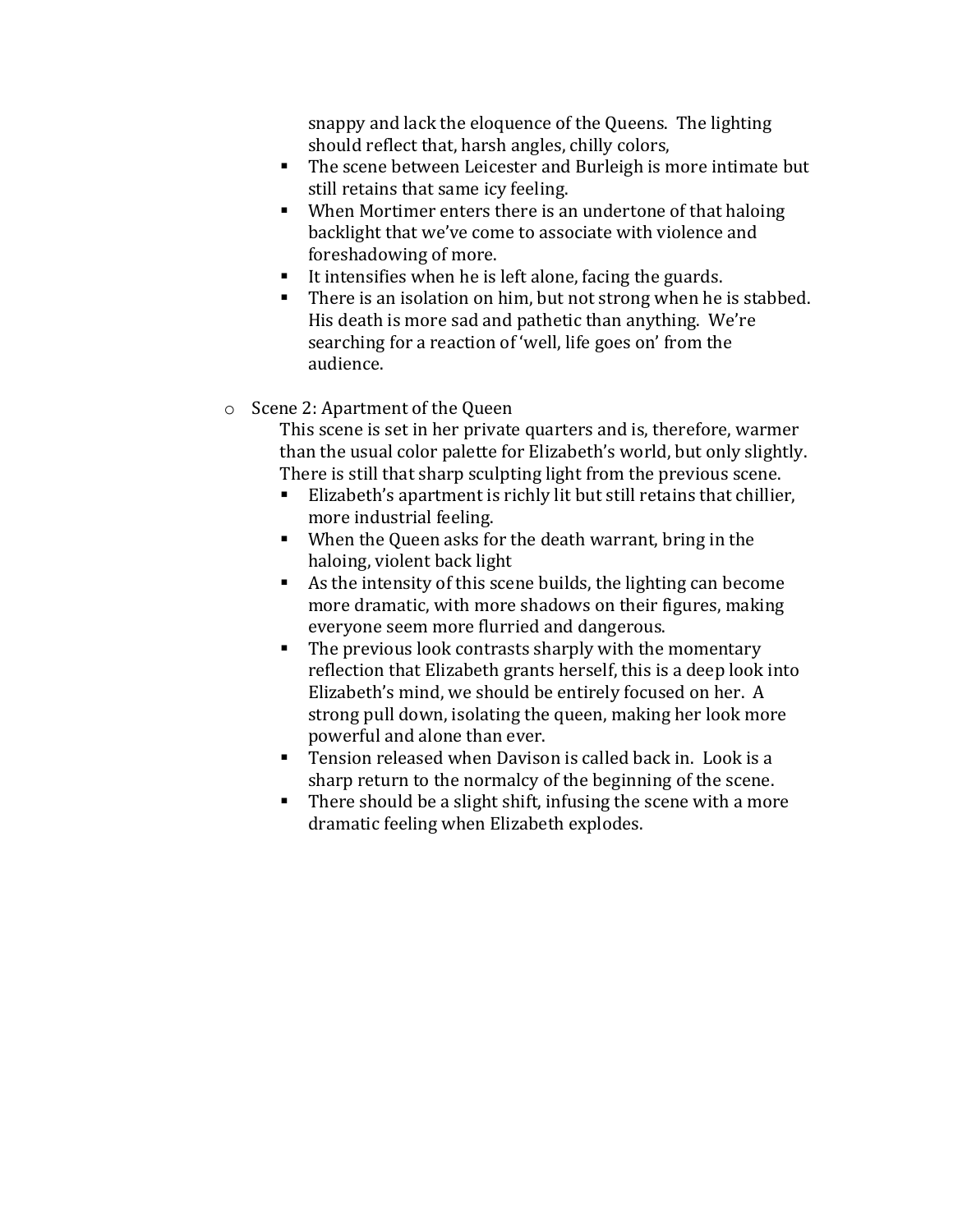

*"A(strong(* pull down, *isolating the queen,( making her* look more *powerful(* and alone *than ever."* 

 $•$  ACT V:

This would be the act where we really see the stretch in reality. Stronger isolations, scenes lit stronger and more dramatically than realistic lighting calls for.

- o Scene 1: Jail cell
	- The scene begins on the lower level of the stage and proceeds upwards for Mary's execution. Predawn to dawn. The light coming through the ceiling structure should be as sharp as can be when she's
	- We should see if we can use practicals, handheld candles
	- There should be a sense of strength in this scene when Mary enters, sweeping light if setting permits, to get that elegance that a higher angle light might not provide as readily.
	- Aholy, haloing back light, different in intensity/color from our violent back light when Mary takes communion.



"A holy, haloing back *light...* when Mary *takes(communion."*